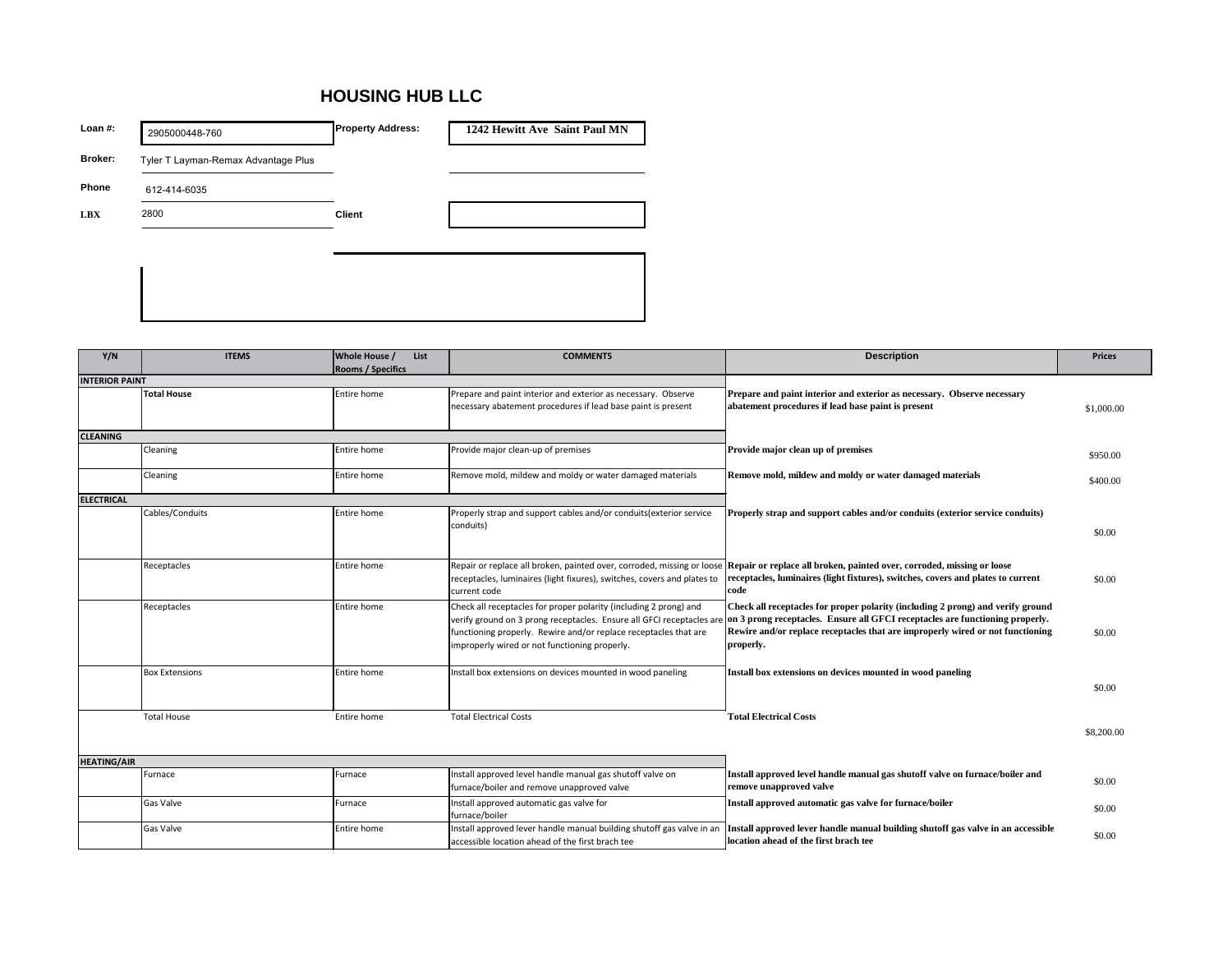| Clean                               | Furnace             | Clean and Orsat test furnace/boiler burner. Check all controls for<br>proper operation. Check furnace heat exchanger for leak; provide<br>documentation from a licensed contractor the heating unit is safe | Clean and Orsat test furnace/boil burner. Check all controls for proper<br>operation. Check furnace heat exchanger for leak; provide documentation<br>from a licensed contractor the heating unit is safe | \$0.00 |
|-------------------------------------|---------------------|-------------------------------------------------------------------------------------------------------------------------------------------------------------------------------------------------------------|-----------------------------------------------------------------------------------------------------------------------------------------------------------------------------------------------------------|--------|
| Furnace                             | Furnace             | Provide 30 inches of clearance in front of boiler for service                                                                                                                                               | Provide 30 inches of clearance in front of boiler for service                                                                                                                                             | \$0.00 |
| Smoke Detectors/CO2 Detector        | <b>Entire Home</b>  | Install hard-wired, battery backup, Carbon Monoxide smoke detector<br>and other smoke detectors and carbon monoxide detectors as                                                                            | Install hard-wired, battery backup, Carbon Monoxide smoke detector and<br>other smoke detectors and carbon monoxide detectors as required by the MN<br><b>State Building Code</b>                         | \$0.00 |
| Move of Boiler                      | Boiler              | required by the MN State Building Code<br>Move boiler out of closet/alcove or provide documentation from the<br>equiment manufacturer indicating that it is an approved installation                        | Move boiler out of closet/alcove or provide documentation from the equipment<br>manufacturer indicating that it is an approved installation                                                               | \$0.00 |
| Chimney                             | Chimney             | Install approved metal chimney liner                                                                                                                                                                        | Install approved metal chimney liner                                                                                                                                                                      | \$0.00 |
| <b>Boiler Flue</b>                  | <b>Boiler Flue</b>  | Replace Boiler flue venting to code                                                                                                                                                                         | Replace boiler flue venting to code                                                                                                                                                                       | \$0.00 |
| <b>Boiler/Water Heater</b>          | Boiler/Water Heater | Connect boiler and water heater venting into<br>chimney liner                                                                                                                                               | Connect boiler and water heater venting into chimney liner                                                                                                                                                | \$0.00 |
| Clearance                           | Furnace             | Provide adequate clearance from flue vent pipe<br>on furnace/boiler to combustible materials or<br>provide approved shielding according to code                                                             | Provide adequate clearance from flue vent pipe on furnace/boiler to<br>combustible materials or provide approved shielding according to code                                                              | \$0.00 |
| Venting                             | Basement            | Vent clothes dryer to code                                                                                                                                                                                  | Vent clothes dryer to code                                                                                                                                                                                | \$0.00 |
| Venting                             | Basement            | Provide adequate combustion air and support<br>duct to code                                                                                                                                                 | Provide adequate combustion air and support duct to code                                                                                                                                                  | \$0.00 |
| Gas lines                           | Entire home         | Provide support for gas lines to code                                                                                                                                                                       | Provide support for gas lines to code                                                                                                                                                                     | \$0.00 |
| Gas lines                           | Entire home         | Plug, cap and/or remove all disconnected gas<br>lines                                                                                                                                                       | Plug, cap and/or remove all disconnected gas lines                                                                                                                                                        | \$0.00 |
| Heat                                | Entire home         | Provide heat in every habitable room and<br>bathrooms                                                                                                                                                       | Provide heat in every habitable room and bathrooms                                                                                                                                                        | \$0.00 |
| <b>Expansion tank</b>               | Basement            | Attach metal tag to expansion tank valve stating<br>that this valve must be open at all times except<br>when draining the expansion tank                                                                    | Attach metal tag to expansion tank valve stating that this valve must be open at<br>all times except when draining the expansion tank                                                                     | \$0.00 |
| Supply and Return Piping            | Entire home         | Support supply and return piping from heating<br>system according to code                                                                                                                                   | Support supply and return piping from heating system according to code                                                                                                                                    | \$0.00 |
| Hot Water Heating System            | Entire home         | Conduct witnessed pressure test on hot water<br>heating system and check for leaks                                                                                                                          | Conduct witnessed pressure test on hot water heating system and check for<br>leaks                                                                                                                        | \$0.00 |
| <b>Boiler Pressure Relief Valve</b> | <b>Boiler</b>       | Install boiler pressure relief valve and pipe<br>discharge to within 18 inches of the floor                                                                                                                 | Install boiler pressure relief valve and pipe discharge to within 18 inches of the<br> floor                                                                                                              | \$0.00 |
| <b>Back Flow Preventer</b>          | Entire home         | Install back flow preventer on city water fill line<br>to hot water heating system and pipe vent as<br>required                                                                                             | Install back flow preventer on city water fill line to hot water heating system<br>and pipe vent as required                                                                                              | \$0.00 |
|                                     |                     |                                                                                                                                                                                                             |                                                                                                                                                                                                           |        |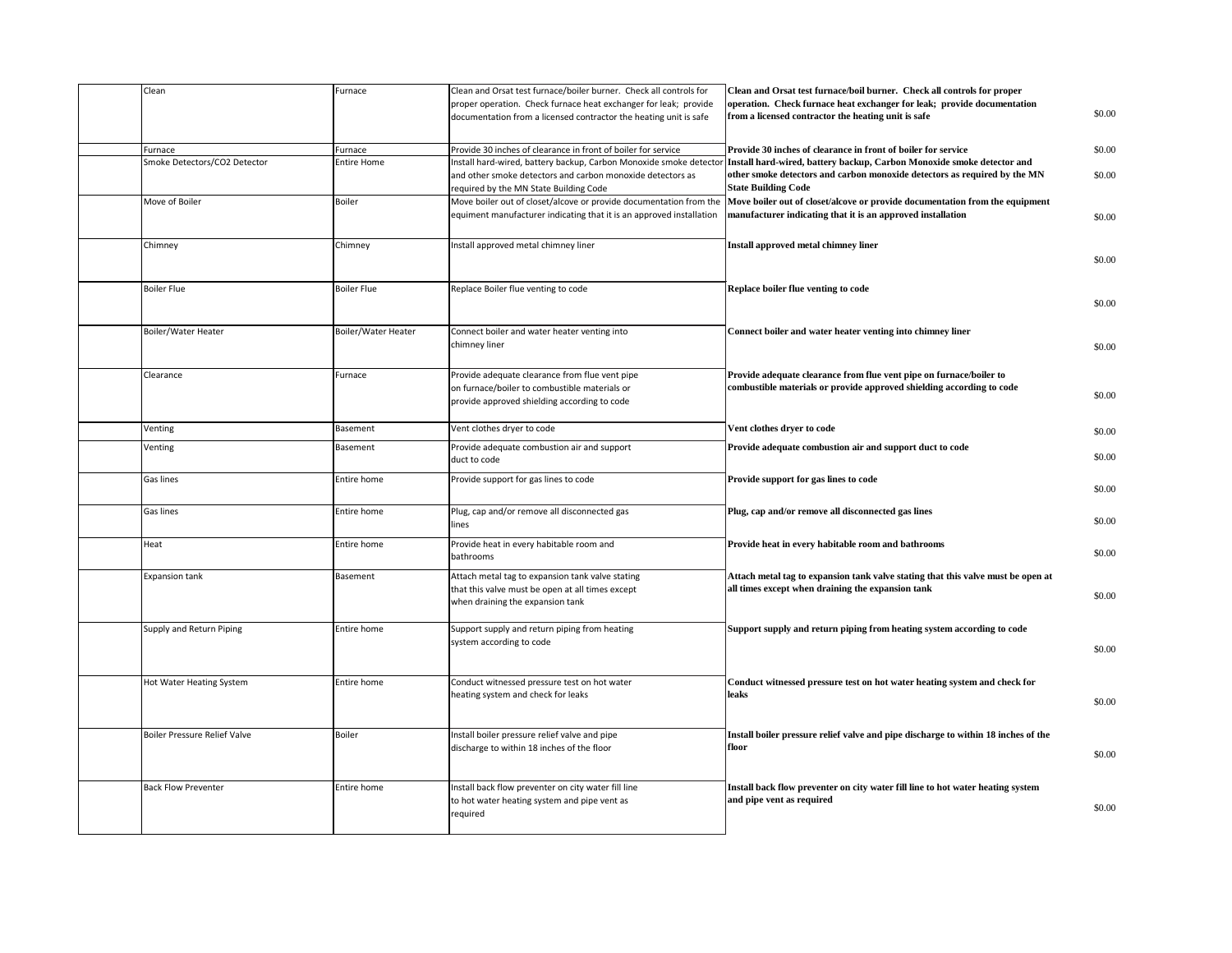|                 | Fin Tube Radiation            | Entire home        | Repair or replace fin tube radiation and covers                                | Repair or replace fin tube radiation and covers as needed                                                                                       |           |
|-----------------|-------------------------------|--------------------|--------------------------------------------------------------------------------|-------------------------------------------------------------------------------------------------------------------------------------------------|-----------|
|                 |                               |                    | as needed                                                                      |                                                                                                                                                 | \$0.00    |
|                 |                               |                    |                                                                                |                                                                                                                                                 |           |
|                 | <b>Radiator Valves</b>        | Entire home        | Repair or replace radiator valves as needed                                    | Repair or replace radiator valves as needed                                                                                                     |           |
|                 |                               |                    |                                                                                |                                                                                                                                                 |           |
|                 |                               |                    |                                                                                |                                                                                                                                                 | \$0.00    |
|                 |                               |                    |                                                                                |                                                                                                                                                 |           |
|                 | <b>Total House HVAC Costs</b> | Entire home        | <b>Total HVAC costs</b>                                                        | <b>Total HVAC costs</b>                                                                                                                         |           |
|                 |                               |                    |                                                                                |                                                                                                                                                 | \$9,800.0 |
|                 |                               |                    |                                                                                |                                                                                                                                                 |           |
| <b>PLUMBING</b> |                               |                    |                                                                                |                                                                                                                                                 |           |
|                 | <b>Gas Piping</b>             | <b>Basement</b>    | Install an approved shut off; connector and gas piping for the dryer           | Install an approved shut off; connector and gas piping for the dryer                                                                            |           |
|                 |                               |                    |                                                                                |                                                                                                                                                 | \$0.00    |
|                 | Gas Piping                    | <b>Basement</b>    | Vent clothes dryer to code                                                     | Vent clothes dryer to code                                                                                                                      | \$0.00    |
|                 |                               |                    |                                                                                |                                                                                                                                                 |           |
|                 | Laundry Tub                   | <b>Basement</b>    | Install the waste piping to code                                               | Install the waste piping to code                                                                                                                | \$0.00    |
|                 | Laundry Tub                   | Basement           |                                                                                | Repair/replace the fixture that is missing, broken or has parts missing Repair/replace the fixture that is missing, broken or has parts missing | \$0.00    |
|                 | Soil and Waste Piping         | <b>Basement</b>    | Install a front sewer clean out                                                | Install a front sewer clean out                                                                                                                 | \$0.00    |
|                 |                               | <b>Basement</b>    | Install a clean out at the upper terminal at each horizontal drainage          | Install a clean out at the upper terminal at each horizontal drainage pipe                                                                      |           |
|                 |                               |                    | pipe                                                                           |                                                                                                                                                 | \$0.00    |
|                 | <b>Toilet Facilities</b>      | Basement           | Install a proper fixture vent to code                                          | Install a proper fixture vent to code                                                                                                           |           |
|                 |                               |                    |                                                                                |                                                                                                                                                 | \$0.00    |
|                 | Toilet Facilities             | <b>Basement</b>    | Install the waste piping to code                                               | Install the waste piping to code                                                                                                                | \$0.00    |
|                 | <b>Toilet Facilities</b>      | <b>Basement</b>    | Install the water piping to code                                               | Install the water piping to code                                                                                                                | \$0.00    |
|                 | Toilet Facilities             | <b>Basement</b>    | Repair/replace the fixture that is missing, broken                             | Repair/replace the fixture that is missing, broken or has parts missing                                                                         | \$0.00    |
|                 |                               |                    | or has parts missing                                                           |                                                                                                                                                 |           |
|                 | Tub and Shower                | <b>Basement</b>    | Install a proper fixture vent to code                                          | Install a proper fixture vent to code                                                                                                           | \$0.00    |
|                 | Tub and Shower                | Basement           | Install the waste piping to code                                               | Install the waste piping to code                                                                                                                |           |
|                 |                               |                    |                                                                                |                                                                                                                                                 | \$0.00    |
|                 | Tub and Shower                | <b>Basement</b>    | Install scald and thermal shock protection,                                    | Install scald and thermal shock protection                                                                                                      |           |
|                 |                               |                    |                                                                                |                                                                                                                                                 | \$0.00    |
|                 | Water Heater                  | <b>Basement</b>    | The water heater venting requires a chimney                                    | The water heater venting requires a chimney liner                                                                                               |           |
|                 |                               |                    | liner                                                                          |                                                                                                                                                 | \$0.00    |
|                 | Water Heater                  | <b>Basement</b>    | Install the water piping for the water heater to                               | Install the water piping for the water heater to code                                                                                           | \$0.00    |
|                 |                               |                    | code                                                                           |                                                                                                                                                 |           |
|                 | Water Heater                  | Basement           | Raise the water meter to a minimum or 12                                       | Raise the water meter to a minimum or 12 inches above the floor                                                                                 | \$0.00    |
|                 | Water Heater                  | <b>Basement</b>    | inches above the floor<br>The water heater must be installed and in            | The water heater must be installed and in service and up to code                                                                                |           |
|                 |                               |                    | service and up to code                                                         |                                                                                                                                                 | \$0.00    |
|                 | <b>Water Piping</b>           | <b>Basement</b>    | Provide water piping to all fixtures and                                       | Provide water piping to all fixtures and appliances                                                                                             |           |
|                 |                               |                    | appliances                                                                     |                                                                                                                                                 | \$0.00    |
|                 | <b>Water Piping</b>           | Basement           | Provide a 1 inch water line to the first major                                 | Provide a 1 inch water line to the first major take off                                                                                         | \$0.00    |
|                 |                               |                    | take off                                                                       |                                                                                                                                                 |           |
|                 | <b>Water Piping</b>           | <b>Basement</b>    | Repair or replace all the corroded, broken, or                                 | Repair or replace all the corroded, broken, or leaking water piping                                                                             | \$0.00    |
|                 |                               |                    | leaking water piping                                                           |                                                                                                                                                 |           |
|                 | <b>Water Piping</b>           | <b>Basement</b>    | Install a proper backflow assembly or device for<br>the boiler fill water line | Install a proper backflow assembly or device for the boiler fill water line                                                                     | \$0.00    |
|                 | Lawn Hydrants                 | Exterior           | The lawn hydrants require a backflow preventer                                 | The lawn hydrants require a backflow preventer                                                                                                  |           |
|                 |                               |                    |                                                                                |                                                                                                                                                 | \$0.00    |
|                 | Sink                          | <b>First Floor</b> | Install the waste piping to code                                               | Install the waste piping to code                                                                                                                |           |
|                 |                               |                    |                                                                                |                                                                                                                                                 | \$0.00    |
|                 | Lavatory                      | Second Floor       | Install the waste piping to code                                               | Install the waste piping to code                                                                                                                | \$0.00    |
|                 |                               |                    |                                                                                |                                                                                                                                                 |           |
|                 | Lavatory                      | Second Floor       | Install the water piping to code                                               | Install the water piping to code                                                                                                                | \$0.00    |
|                 |                               |                    |                                                                                |                                                                                                                                                 |           |

 $00.$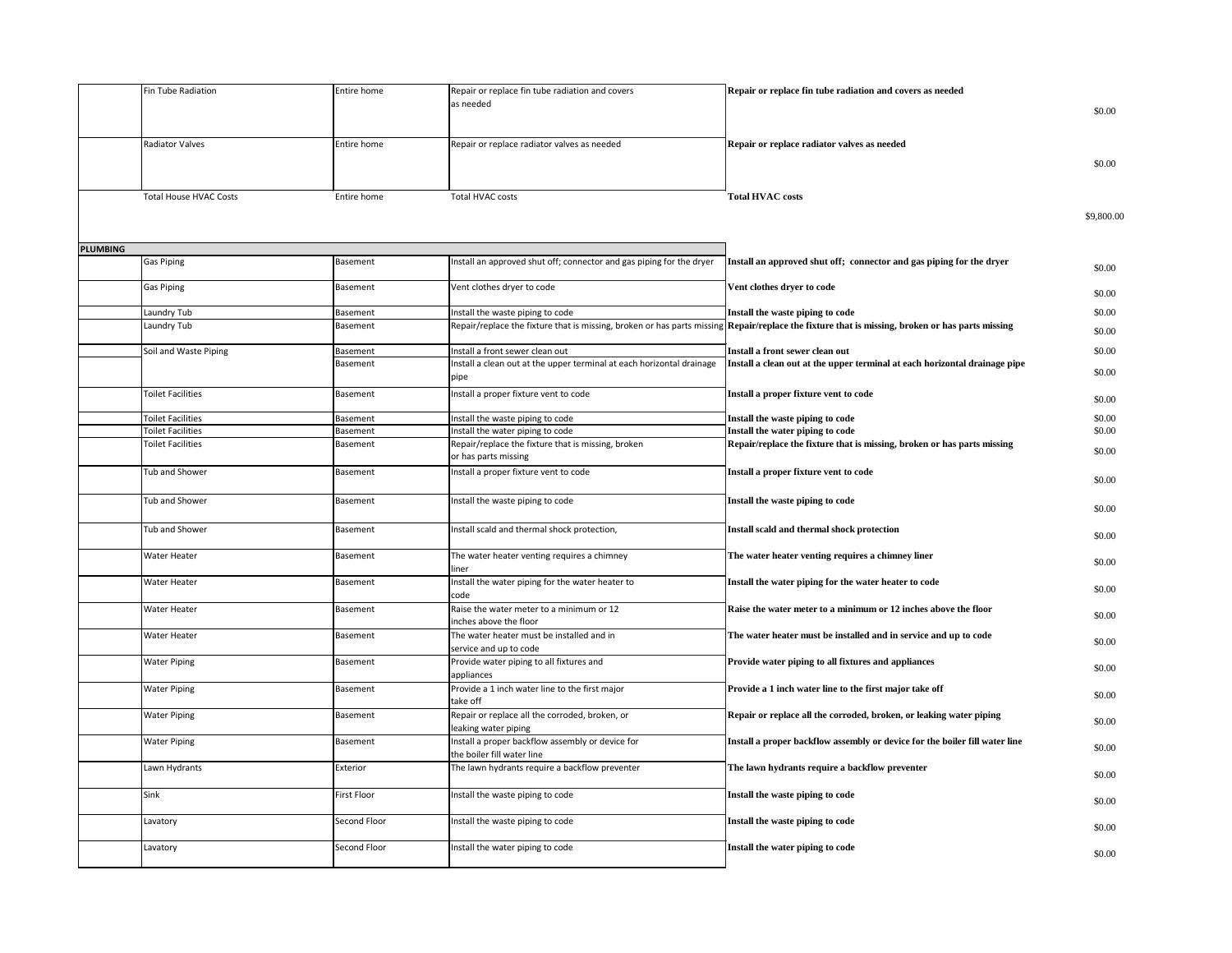|                         | <b>Tub and Shower</b>                                      | Second Floor              | Install the waste piping to code                                                                  | Install the waste piping to code                                                                                                     | \$0.00      |
|-------------------------|------------------------------------------------------------|---------------------------|---------------------------------------------------------------------------------------------------|--------------------------------------------------------------------------------------------------------------------------------------|-------------|
|                         | <b>Tub and Shower</b>                                      | Second Floor              | Install the water piping to code                                                                  | Install the water piping to code                                                                                                     | \$0.00      |
|                         | Tub and Shower                                             | Second Floor              | Install a hot water temperature limiting device                                                   | Install a hot water temperature limiting device                                                                                      | \$0.00      |
|                         | <b>Tub and Shower</b>                                      | Second Floor              | Replace the waste and overflow                                                                    | Replace the waste and overflow                                                                                                       | \$0.00      |
|                         | Total Electrical costs for whole house                     | Entire home               | <b>Total Plumbing costs</b>                                                                       | <b>Total plumbing costs</b>                                                                                                          | \$10,200.00 |
| <b>ROOFING</b>          |                                                            |                           |                                                                                                   |                                                                                                                                      |             |
|                         | Roof Coverings and Vents                                   | Roof                      | Replace house and garage covering and vents to code                                               | Replace house and garage covering and vents to code                                                                                  | \$15,500.00 |
| <b>STRUCTURAL</b>       |                                                            |                           |                                                                                                   |                                                                                                                                      |             |
|                         |                                                            |                           |                                                                                                   |                                                                                                                                      |             |
|                         | Tuck Point Interior/exterior of foundation as<br>necessary | <b>Outside Foundation</b> | Tuck point interior/exterior of foundation as necessary                                           | Tuck point interior/exterior of foundation as necessary                                                                              | \$1,000.00  |
|                         | Fire Block Construction                                    | <b>Basement</b>           | Provide Fire Block construction as necessary and                                                  | Provide Fire Block Construction as necessary and seal chases in basement                                                             |             |
|                         |                                                            |                           | seal chases in basement ceiling                                                                   | ceiling                                                                                                                              | \$750.00    |
|                         | <b>Garage Walls</b>                                        | Garage                    | Re-plum garage walls and slope sidewalks away                                                     | Re-plum garage walls and slope sidewalks away from structure                                                                         |             |
|                         |                                                            |                           | from structure                                                                                    |                                                                                                                                      | \$500.00    |
|                         |                                                            |                           |                                                                                                   |                                                                                                                                      |             |
|                         | Insulation                                                 | Entire home               | Where wall and ceiling covering is removed install full thickness or<br>code-specified insulation | Where Wall and ceiling covering is removed install full thickness or code-<br>specified insulation                                   | \$800.00    |
|                         | Drainage                                                   | Outside                   | Provide proper drainage around house to direct water away from                                    | Provide proper drainage around house to direct water away from foundation of                                                         |             |
|                         |                                                            |                           | foundation of house and garage                                                                    | house and garage                                                                                                                     | \$1,000.00  |
|                         |                                                            | Outside                   | Grade must drain away from foundation of                                                          | Grade must drain away from foundation of dwelling. Maintain 6 inch                                                                   |             |
|                         | Drainage                                                   |                           | dwelling. Maintain 6 inch clearance between                                                       | clearance between wood and soil.                                                                                                     |             |
|                         |                                                            |                           | wood and soil                                                                                     |                                                                                                                                      | \$200.00    |
|                         |                                                            |                           |                                                                                                   |                                                                                                                                      |             |
|                         | Drainage                                                   | Outside                   | Install rain leaders to direct drainage away from foundation                                      | Install rain leaders to direct drainage away from foundation                                                                         | \$300.00    |
|                         | Moisture                                                   | <b>Basement</b>           | Dry out basement and eliminate source of moisture                                                 | Dry out basement and eliminate source of moisture                                                                                    | \$1,800.00  |
|                         | <b>Steps</b>                                               | <b>Rear Steps</b>         | Replace Rear steps to code                                                                        | Replace rear steps to code                                                                                                           | \$1,600.00  |
|                         | <b>WALLPAPER/SHEETROCK/MIRRORS</b>                         |                           |                                                                                                   |                                                                                                                                      |             |
|                         |                                                            |                           |                                                                                                   |                                                                                                                                      | \$0.00      |
|                         |                                                            |                           |                                                                                                   |                                                                                                                                      |             |
| <b>CARPENTRY IN/OUT</b> | Repair Walls                                               | <b>Entire House</b>       | Repair walls, ceiling and floors throughout, as necessary                                         |                                                                                                                                      | \$8,990.00  |
|                         |                                                            | All Interior Doors        | Repair or replace damaged doors and frames as necessary, including                                | Repair walls, ceiling and floors throughout as necessary<br>Repair or replace damaged doors and frames as necessary, including storm |             |
|                         |                                                            |                           | storm doors                                                                                       | daars                                                                                                                                | \$260.00    |
|                         |                                                            | All Doors                 | Provide functional hardware at all doors and windows                                              | Provide functional hardware at all doors and windows                                                                                 | \$200.00    |
|                         | Garage                                                     | Garage                    | Provide general rehabilitation of garage                                                          | Provide general rehabilitation of garage                                                                                             | \$2,800.00  |
|                         |                                                            | Address numbers           | Install address numbers visible from street and on the alley side of                              | Install address numbers visible from street and on the alley side of garage                                                          |             |
|                         |                                                            |                           | garage                                                                                            |                                                                                                                                      | \$30.00     |
|                         |                                                            |                           |                                                                                                   |                                                                                                                                      |             |
|                         |                                                            |                           |                                                                                                   |                                                                                                                                      |             |
|                         |                                                            |                           |                                                                                                   |                                                                                                                                      |             |
|                         |                                                            |                           |                                                                                                   |                                                                                                                                      |             |
|                         |                                                            | Entire house              | Repair siding, soffit, fascia, trim as necessary                                                  | Repair siding, soffit, fascia, trim as necessary                                                                                     |             |
|                         | <b>Entire House</b>                                        |                           |                                                                                                   |                                                                                                                                      | \$850.00    |
|                         | Basement                                                   | Basement                  | Remove all wall and ceiling covering in basement                                                  | Remove all wall and ceiling covering in basement                                                                                     | \$950.00    |
|                         |                                                            |                           |                                                                                                   |                                                                                                                                      |             |

| s necessary    | \$850.00 |
|----------------|----------|
| ng in basement | \$950.00 |